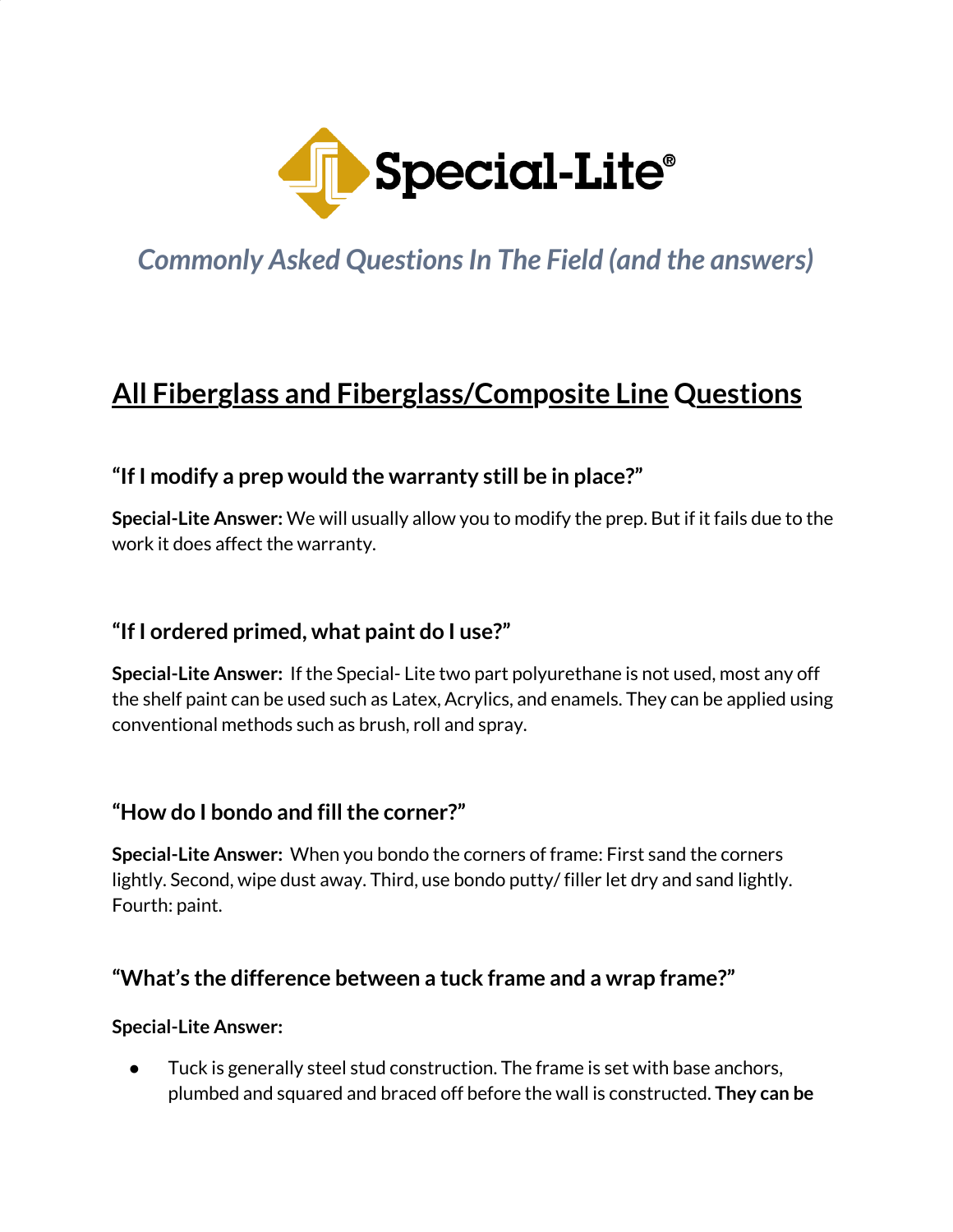**KD or welded.** The steel studs are constructed around the frame and fastened into the frame throat. Sheet rock is then tucked into the frame throat while finishing the wall.

● Wrap is generally wood stud construction. The stud construction is completely sheet rocked and rough door openings are in place. The frame head and jambs are then wrapped around the stud sheetrock opening and fastened into place. **These frames are always KD.**

## **"Why do you not prep for mounting holes for hardware?"**

**Special-Lite Answer:** It is an industry standard by hardware manufactures' that mounting holes are to be field prepped. Most templates state this.

## **"What are the 3 types of mounting the frame into rough opening."**

#### **Special-Lite Answer:**

- Type 1: Existing wall
- Type 2: Drywall tuck
- Type 3: Wrap condition

## **"How much can I cut a door down?"**

#### **Special-Lite Answer:**

- $\bullet$  Mortise bottom door 1  $\frac{1}{8}$ "
- Flush bottom door Not recommended to be field trimmed.

## **"Should Ithru bolt hardware?"**

**Special-Lite Answer:**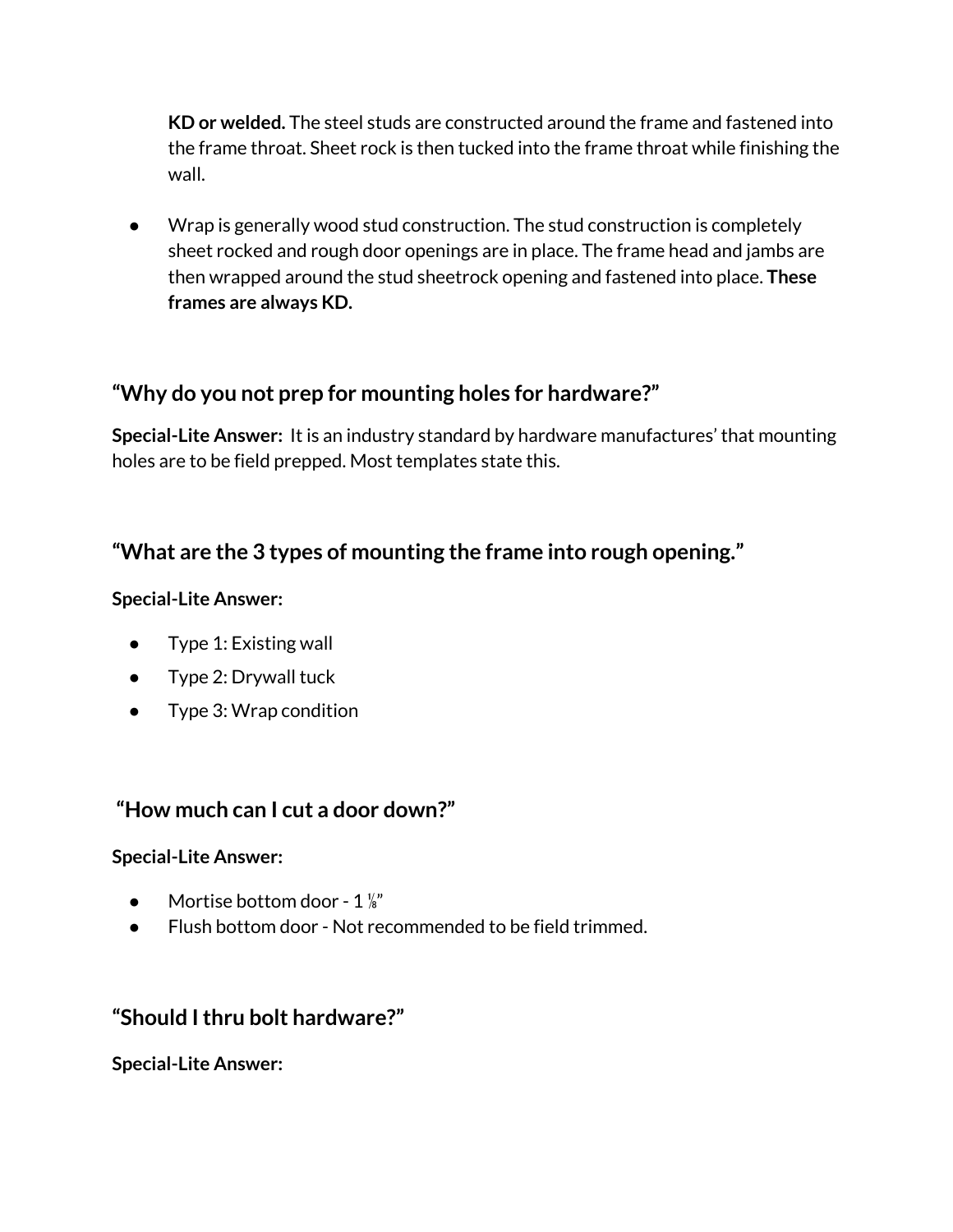- AF-Composites are always thru bolted.
- AF-100 can be surface mounted.

## **"With Aluminum reinforcements do you supply screws?"**

#### **Special-Lite Answer:**

We do not at this time, nor do we drill and tap mounting holes.

## **"Can I order Vision Kit/louver separately and install it with a warranty?"**

#### **Special-Lite Answer:**

- AF-100 lite kits must be factory installed. Louvers can be field installed.
- AF- Composite lite kits can be field installed.

## **"What Electric strikes work the bestin your frames?"**

#### **Special-Lite Answer:**

Any surface mount. Most concealed strikes are problematic for fiberglass due to the fact that they are engineered for 16-18 gauge hollow metal steel. Fiberglass frames with 3/16"-¼" wall construction reduce the amount of clearance to accommodate most models. Von Duprin 6211 and 6112 fit our frames the best with adequate solenoid clearance. All others that we have prepped for result in solenoid clearance issues. The list includes Adams Rite and Hes.

## **"What's the difference between GRP and FRP?"**

**Special-Lite Answer:** Basically both are terms for composites (any two dissimilar materials combined) meaning FRP (Fiber Reinforced Plastic) or GRP (Glass Reinforced Plastic). Simply put FRP can be reinforced with any fiber and GRP is reinforced with a glass fiber. GRP is FRP, FRP is not necessarily GRP. All the materials Special-lite uses are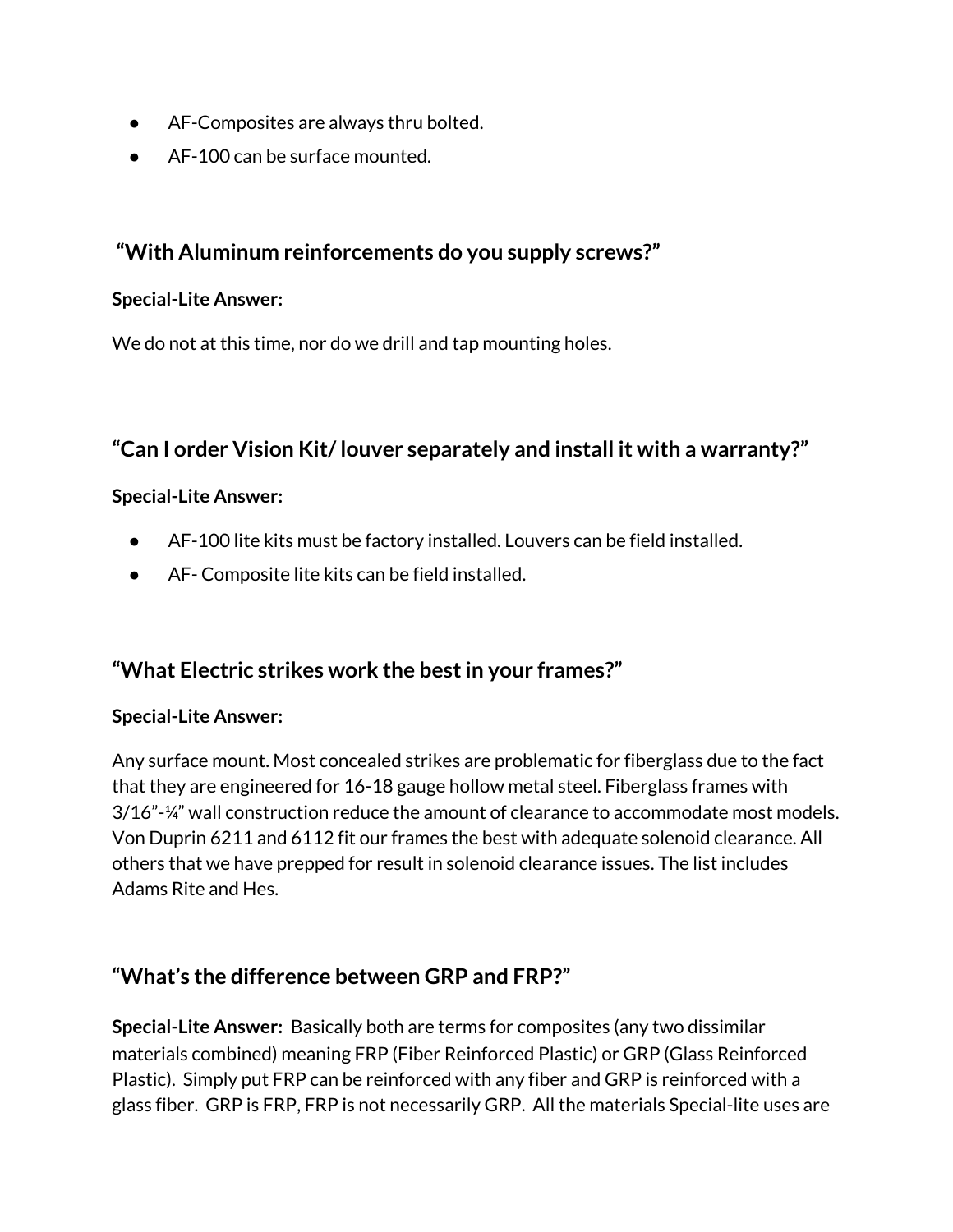glass reinforced so can be called GRP. GRP is a newer term, at least in the US (becoming popular in the last 10 years or so), for what used to be and is still regularly called Fiberglass. Simply put, "I bought a fiberglass boat." could be "I bought a GRP boat."

## **"What custom aspects can be done with the AF Line of doors?"**

**Special-Lite Answer:** We can do squares and rectangles, anything made from lineal profiles with mitered corners to create those shapes. We should note customization is time-intensive, so will incur additional cost and lead time. Requests for these types of projects will be processed through our non-standard review.

## **"Can we get rectangular panels on each door in the AF line?"**

**Special-Lite Answer:** It can only be offered on smooth surface doors. (i.e. AF-100 or AF-200, not doable on 217, 219, 219-1, or 220)

## **"Can we offer aluminum reinforcements in our AF-100 doors?"**

**Special-Lite Answer:** We do not as the pultrusion process is not conducive to adding aluminum in the door panel.

## **"Can we offer hardware blocking such as lock blocks in our AF Line? "**

#### **Special-Lite Answer:**

AF-Composite doors already have blocking

AF-100, same answer as above referring to aluminum (the pultrusion process does not lend itself to this feature).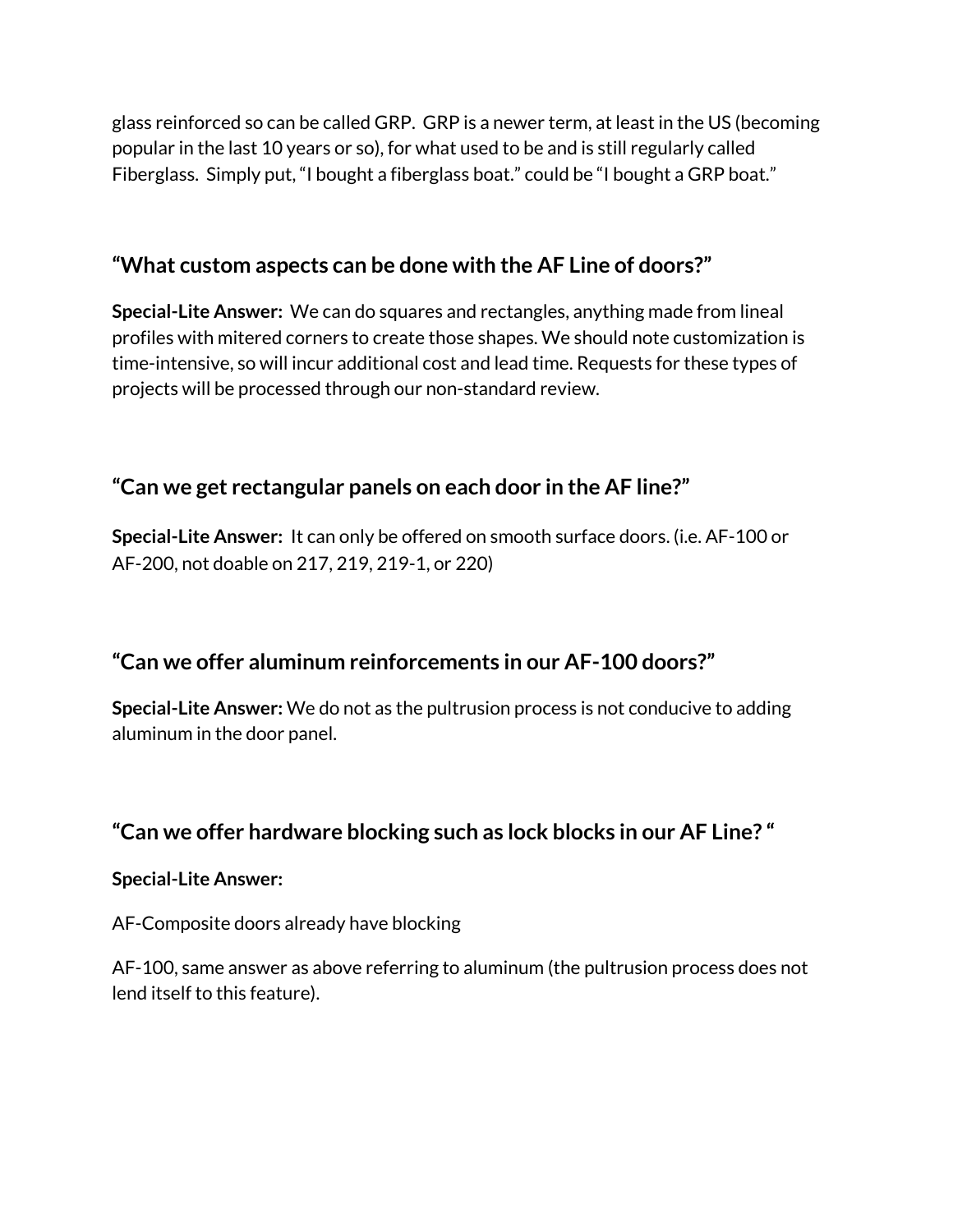## *"Can we do specialshapes,such as angled tops or curves?"*

**Special-Lite Answer:** No. The pultrusion process is a lineal flow process, it produces lengths of straight profiles. We can make a 45 degree miter on each piece to produce a 90 degree corner.

# **Ballistic Door Questions**

## **"Can we do Complicated AF-150BR3 Frames?"**

**Special-Lite Answer:** We can do side lites and/or transoms as well as borrowed lites. BR3 frames are currently offered in 5 ¾" jamb depth only.

## **"Can we provide AF-150BR3 Fixed Transaction Windows with Voice Devices, Deal Trays, and Countertops?"**

**Special-Lite Answer:** We can provide frames that you can install whatever window you would like, but we do not install such items.

## **"Whatis the Current Lead Time for the Ballistic Doors & Frames?"**

**Special-Lite Answer:** BR3 fall into our current lead time schedule. Standard BR3 products are at 6 week lead time and non-standard BR3 fall into the non-standard lead time of 14 weeks.